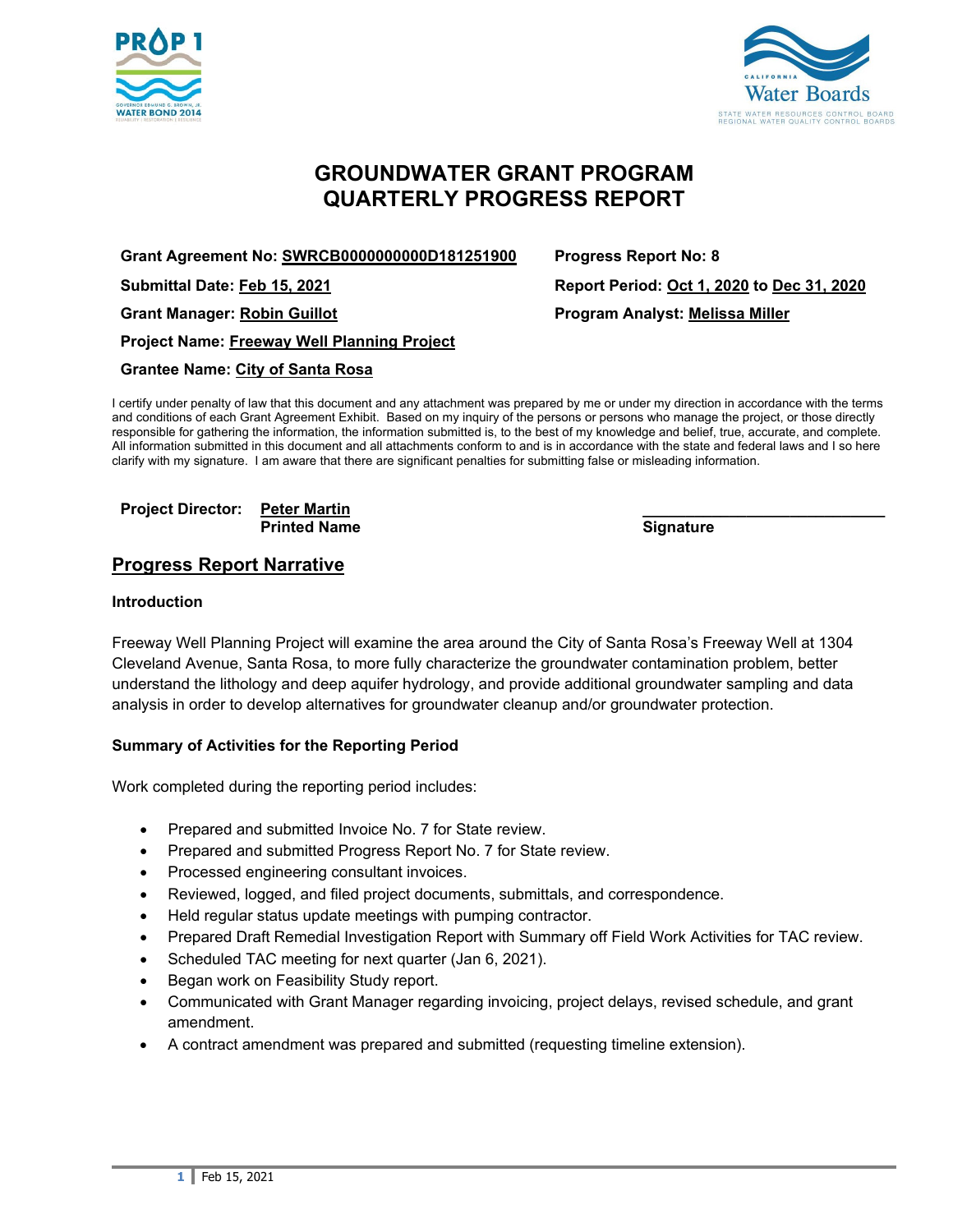



#### **Setbacks**

• As discussed in Quarterly Reports #6 and #7, field work delays due to COVID restrictions set the project back. A contract timeline extension request (contract amendment) was submitted to the State for consideration on Nov. 20, 2020.

# **Summary of Items for Review**

Items completed and submitted for review during the reporting period include:

- Submitted Invoice #7 and Progress Report #7 for State review (Nov 12, 2020).
- Submitted contract amendment (timeline extension request) for State review (Nov 20, 2020).
- Submitted Draft Remedial Investigation Report for TAC review (Dec 22, 2020).
- Uploaded x, y, z coordinates for new monitoring well complex to GeoTracker.

# **Summary of Items in Progress**

Items in progress/developed, or not worked on, during the reporting period include:

- A.1 Project Management (Cumulative 75% Complete)
	- 1.2 Notification of upcoming meetings, workshops, and trainings ongoing.
	- 1.3 Detailed project schedule Contract amendment for timeline extension submitted to State on Nov 20, 2020.
	- 1.4 Periodic and final site visits none this quarter. Virtual site visit to be held next quarter.
	- 1.5 Pre, during, and post construction photos previously completed.
- A.2 General Compliance Requirements (Cumulative 100% Complete)
	- 2.1 The "x, y, z" coordinates for the new monitoring well complex and observation wells were uploaded to GeoTracker.

A.3 Permitting and Environmental Compliance (Cumulative 100% Complete)

- 3.1 List of Approvals, Entitlements, or Permits previously submitted.
- 3.2 Final CEQA documentation previously submitted.

A.4 Technical Advisory Committee (Cumulative 75% Complete)

- 4.1 List of TAC members previously submitted.
- 4.2 Summary of Kickoff meeting previously submitted.
- 4.3 Meeting materials for the Kickoff meeting previously submitted. TAC meeting to be held next quarter (Jan 6, 2021).

A.5 Stakeholder Advisory Group (Cumulative 100% Complete)

- 5.1 List of SAG members previously submitted.
- 5.2 SAG meeting schedule and outreach materials previously submitted.
- 5.3 SAG meeting materials previously submitted.
- A.6 Remedial Investigation Workplan (Cumulative 100% Complete)
	- 6.1 Final RI Workplan previously submitted.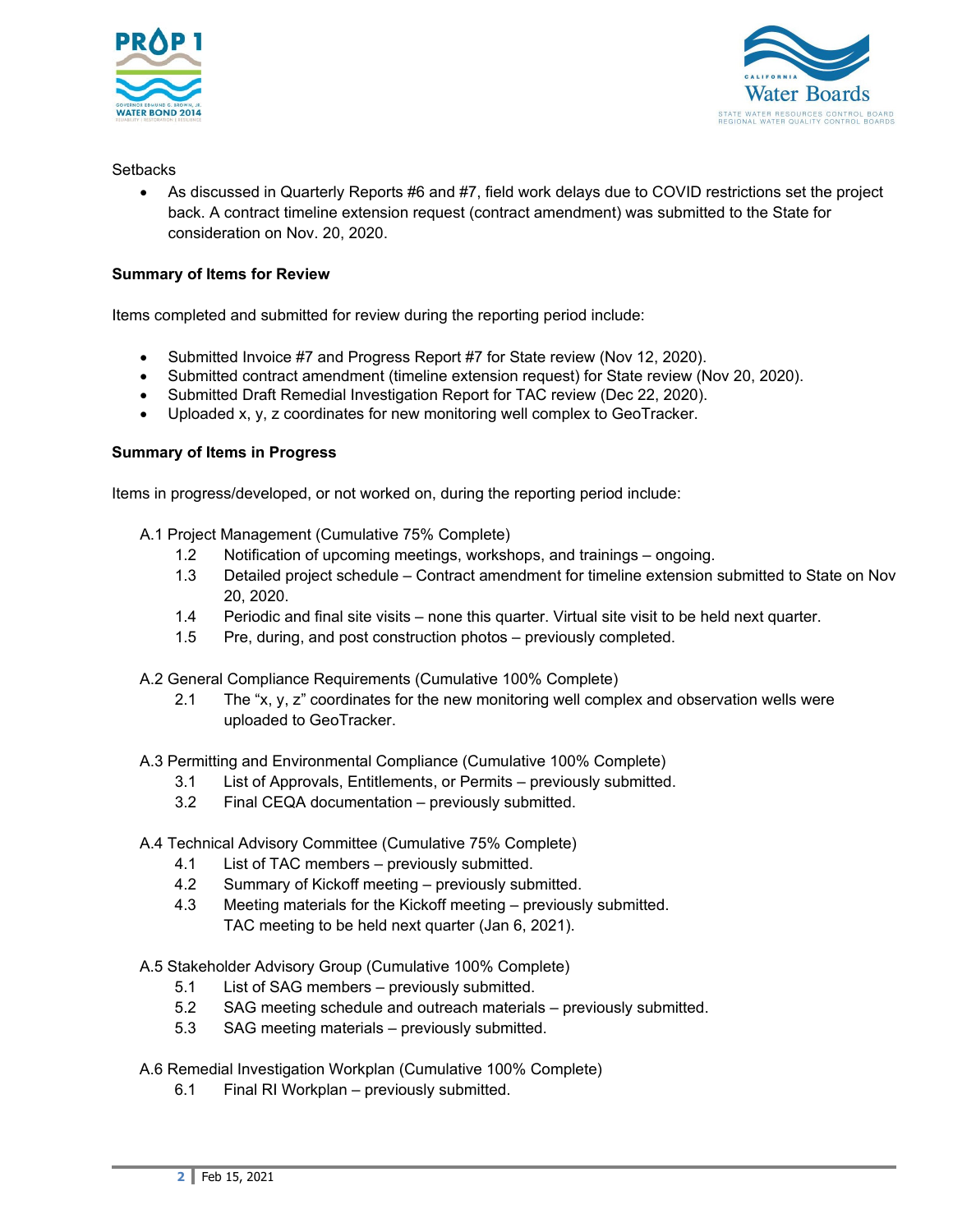



# A.7 Remedial Investigation Report (Cumulative 85% Complete)

- 7.1.2 No workplan changes proposed to date.
- 7.2 RI Report draft submitted to TAC.
- 7.2.3 Summary of Field Work Activities included in Draft Remedial Investigation Report.
- A.8 Feasibility Study Report (Cumulative 25% Complete)
	- 8.1 Feasibility Study report is being developed.
- A.9 Public Outreach (Cumulative 95% Complete)
	- 9.1 Project webpage previously completed; updated as needed.
	- 9.2 Public Meeting Meeting held on August 1, 2019. All materials previously submitted.

# **Summary of Work Completed to Date**

Due Date: The due dates in this column should be identical to the grant agreement due dates. If a date change is made through formal modification or amendment, then the revised date can be inserted once the change has been approved.

% of Work Complete: Cumulative percentage of work completed to date.

Date Submitted: For items of review that are submitted more than once (i.e., progress reports), please leave previous submittal dates on the table so that there is a list of dates within the box. If a draft item for review is submitted, write "draft" after the date.

| Work<br>Item | <b>Items for Review</b>                                                | Due Date                   | % of Work<br>Completed | Date Submitted                                                           |
|--------------|------------------------------------------------------------------------|----------------------------|------------------------|--------------------------------------------------------------------------|
| 1.           | <b>Project Management</b>                                              |                            |                        |                                                                          |
| 1.2          | Notification of Upcoming Meetings,<br>Workshops, and Trainings         | Ongoing                    | 75%                    |                                                                          |
| 1.3          | Detailed Project Schedule                                              | 60 Days after<br>Execution | 100%                   | 07/09/2018 draft<br>01/23/2019 revised                                   |
| 1.4          | <b>Periodic and Final Site Visits</b>                                  | As Needed                  | 75%                    | 01/16/2019 with TAC<br>02/11/2020 with TAC                               |
| 1.5          | Pre-, During, and Post-Construction Photos                             | Ongoing                    | 100%                   | Pre-construction<br>02/15/2020<br>During & post-construct.<br>05/15/2020 |
| 2.           | General Compliance Requirements/Project Effectiveness and Performance  |                            |                        |                                                                          |
| 2.1          | <b>GPS Information</b>                                                 | Ongoing                    | 100%                   | Tech docs uploaded                                                       |
| 2.2          | Monitoring and Reporting Plan (MRP)                                    | April 2019                 | 100%                   | Draft 03/06/2019<br>Final 07/01/19                                       |
| 2.3          | Quality Assurance Project Plan (QAPP)                                  | June 2019                  | 100%                   | Draft 04/10/2019<br>Final 07/01/19                                       |
| 3.           | Permitting and Environmental Compliance                                |                            |                        |                                                                          |
| 3.1          | List of Approvals, Entitlements or Permits for<br>the Planning Project | <b>March 2019</b>          | 100%                   | 04/08/2019 - List<br>02/15/2020 - Permits<br>$11/12/20$ – Disch permit   |
| 3.2          | Final CEQA Documentation                                               | Completed                  | 100%                   | Completed prior to<br>contract signatures                                |